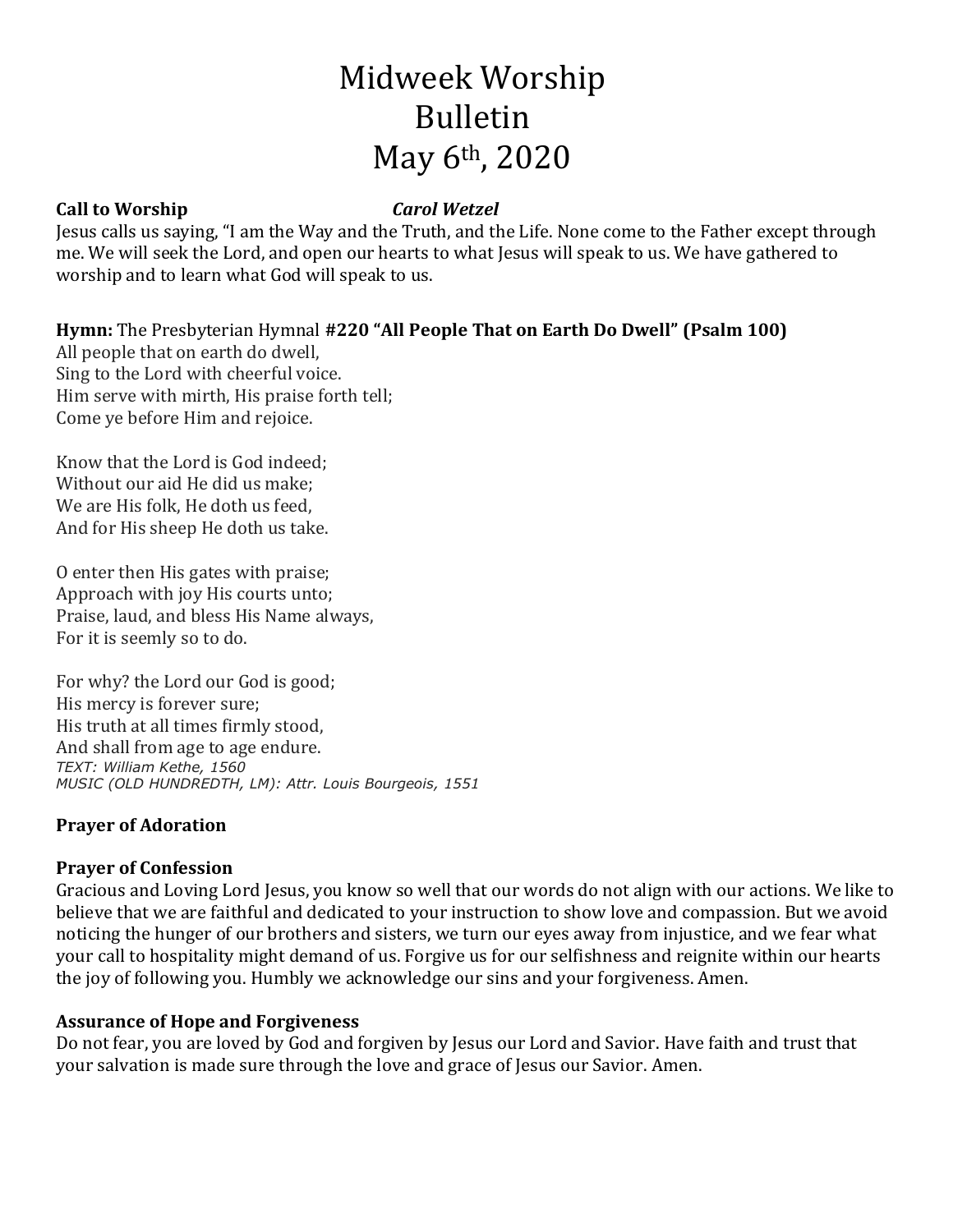# **The Presbyterian Hymnal #579**"Gloria Patri"

Glory be to the Father, and to the Son, and to the Holy Ghost;     As it was in the beginning, is now, and ever shall be,     world without end. Amen.     *Public Domain Glory Be to the Father TEXT: Trad. liturgical text. Composer: Henry W. Greatorex (1851)*   

#### **Scripture: Psalm 100**

<sup>1</sup> Make a joyful noise to the Lord, all the earth.

- <sup>2</sup> Worship the Lord with gladness; come into his presence with singing.
- <sup>3</sup> Know that the Lord is God. It is he that made us, and we are his; we are his people, and the sheep of his pasture.
- <sup>4</sup> Enter his gates with thanksgiving, and his courts with praise. Give thanks to him, bless his name.
- <sup>5</sup> For the Lord is good; his steadfast love endures for ever, and his faithfulness to all generations.

#### Matthew 20:17-28

<sup>17</sup> While Jesus was going up to Jerusalem, he took the twelve disciples aside by themselves, and said to them on the way, <sup>18'</sup>See, we are going up to Jerusalem, and the Son of Man will be handed over to the chief priests and scribes, and they will condemn him to death; <sup>19</sup>then they will hand him over to the Gentiles to be mocked and flogged and crucified; and on the third day he will be raised.'

<sup>20</sup> Then the mother of the sons of Zebedee came to him with her sons, and kneeling before him, she asked a favor of him. <sup>21</sup>And he said to her, 'What do you want?' She said to him, 'Declare that these two sons of mine will sit, one at your right hand and one at your left, in your kingdom.' <sup>22</sup>But Jesus answered, 'You do not know what you are asking. Are you able to drink the cup that I am about to drink?' They said to him, 'We are able.' <sup>23</sup>He said to them, 'You will indeed drink my cup, but to sit at my right hand and at my left, this is not mine to grant, but it is for those for whom it has been prepared by my Father.'

<sup>24</sup> When the ten heard it, they were angry with the two brothers. <sup>25</sup>But Jesus called them to him and said, 'You know that the rulers of the Gentiles lord it over them, and their great ones are tyrants over them. <sup>26</sup>It will not be so among you; but whoever wishes to be great among you must be your servant, <sup>27</sup>and whoever wishes to be first among you must be your slave; <sup>28</sup>just as the Son of Man came not to be served but to serve, and to give his life a ransom for many.'

**Message:** "Are We Prepared to Drink of the Cup?"

**Prayer**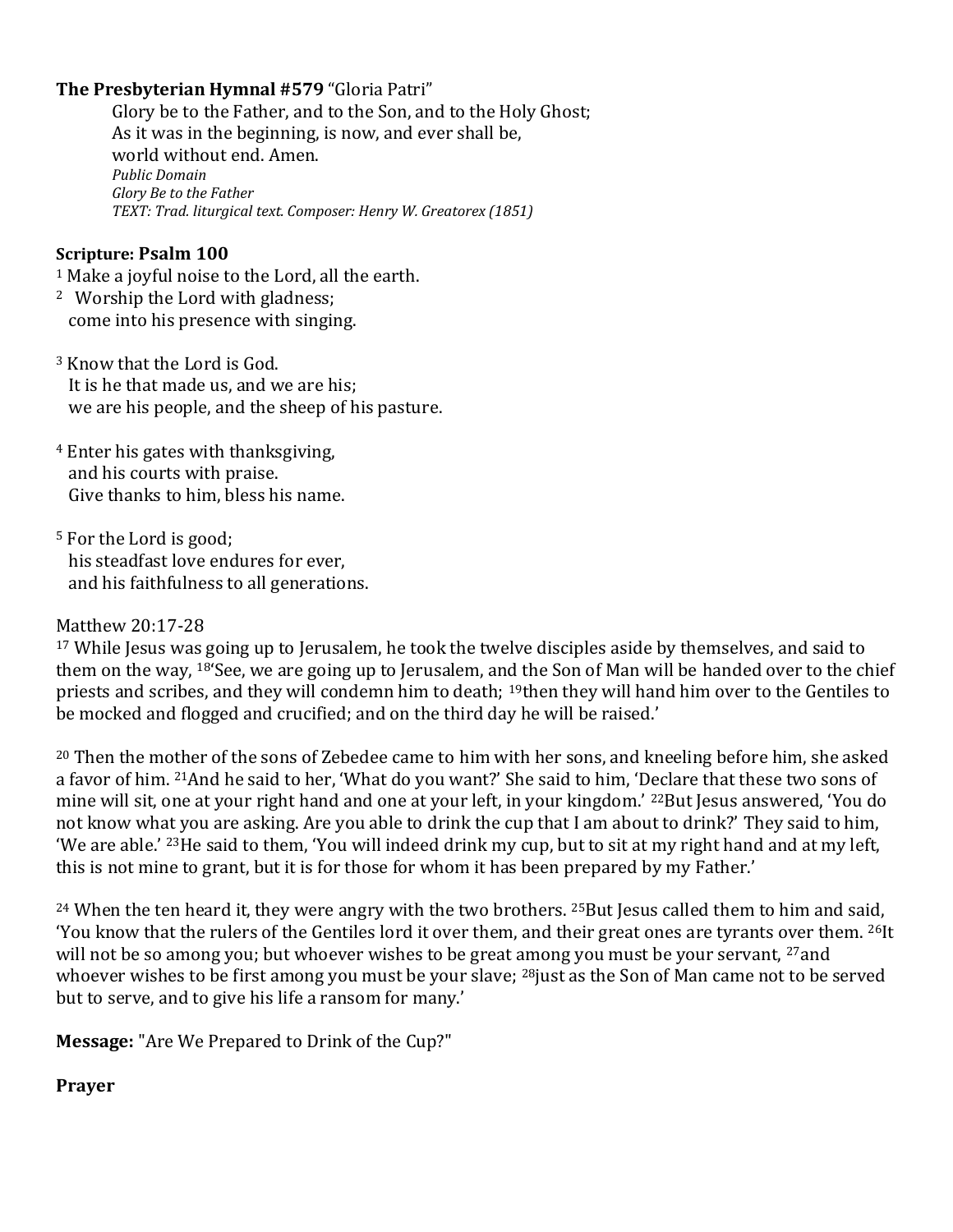### **The Lord's Prayer:**

Our Father, Who art in Heaven, Hallowed be thy name.    Thy Kingdom come, thy will be done on earth as it is in heaven.   Give us this day our daily bread.    Forgive us our sins, as we forgive those who have sinned against us.   And lead us not into temptation, but deliver us from evil.   For thine is the kingdom, and the power, and the glory forever. Amen.  

**Sending:** The Presbyterian Hymnal **#268 "God Who Stretched the Spangled Heavens"** God, who stretched the spangled heavens infinite in time and place, flung the suns in burning radiance through the silent fields of space, We, your children in your likeness, share inventive powers with you. Great Creator, still creating, show us what we yet may do.

We have ventured worlds undreamed of since the childhood of our race; known the ecstasy of winging though untraveled realms of space; Probed the secrets of the atom, yielding unimagined power, facing us with life's destruction or our most triumphant hour.

As each far horizon beckons, may it challenge us anew, children of creative purpose, serving others, honoring you. May our dreams prove rich with promise, each endeavor well begun. Great Creator, give us guidance till our goals and yours are one. *TEXT: Catherine Cameron, 1967, alt.; © 1967 Hope Publishing Company, Carol Stream, IL 60188. All rights reserved. Used by Permission. MUSIC (HOLY MANNA 8.7.8.7.D): Attr. William Moore, 1825; harm. Charles Anders, 1969; harm. © 1969 Contemporary Music I: Hymns (admin. Augsburg Fortress) All rights reserved.*

*First Presbyterian Church, FDL OneLIcense.net License #A-730666*

### **Benediction**

**Liturgist: Carol Wetzel**

**Scripture is read from NRSV Bible (New Revised Standard Version)**

**Permission to podcast/stream the music in this service obtained from ONE LICENSE, License #A-730666 and CCLI Streaming License CSPL069066. All Rights reserved.**